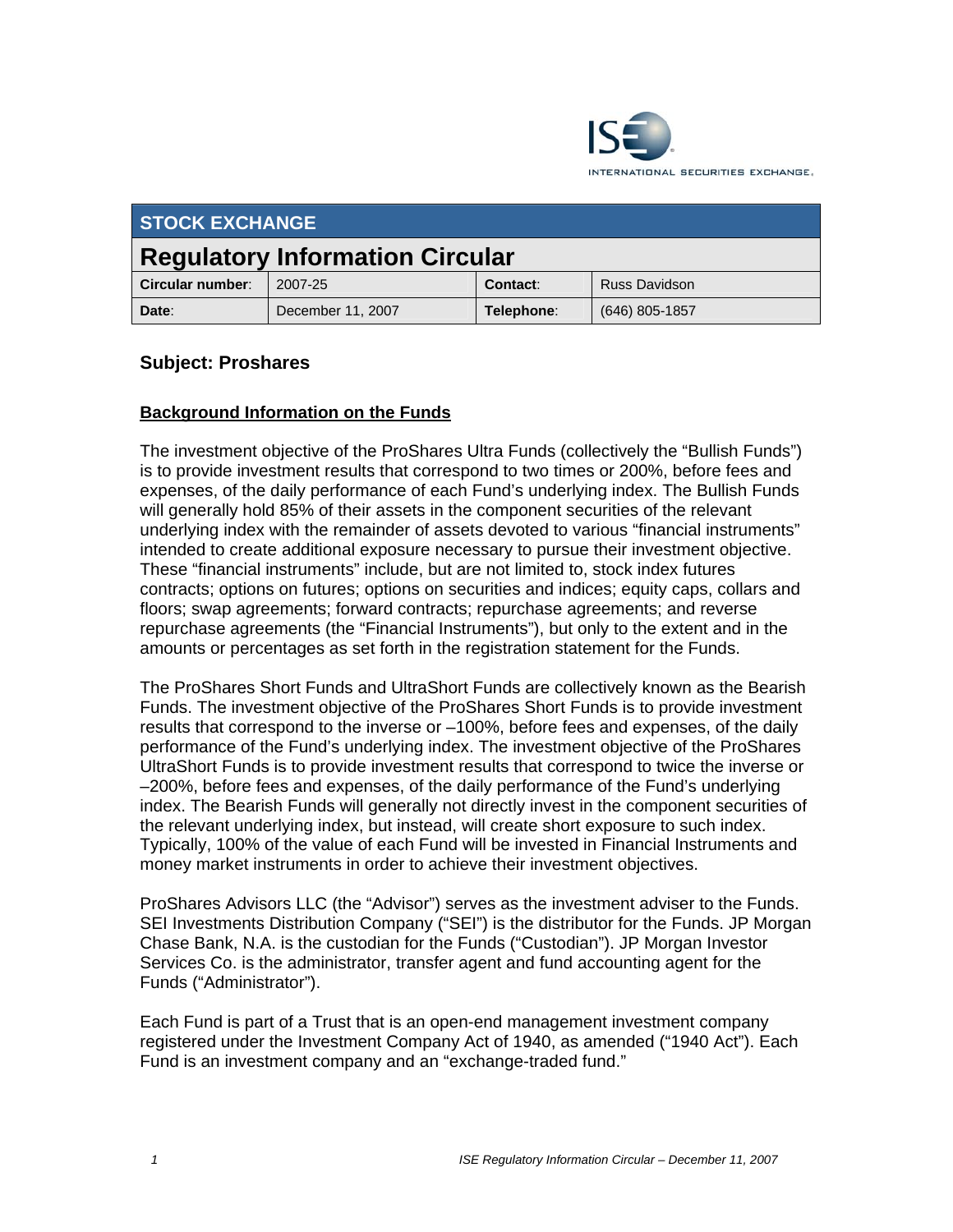As described more fully in the prospectus and statement of additional information ("SAI") for a Fund, each Fund issues and redeems shares ("Shares") at their net asset value ("NAV") only in large blocks of 75,000 Shares (each block of 75,000 Shares called a "Creation Unit"), generally in exchange for a basket of securities included in the Index ("Deposit Securities"), together with the deposit of a specified cash payment ("Cash Component"). This Cash Component will generally constitute the current value of the various Financial Instruments in the case of the Bullish Funds while for the Bearish Funds the cash amount will equal the NAV of the Creation Unit. Shares of the Funds will trade at market prices that may differ from their NAV. Shares of the Bullish Funds are redeemable only in Creation Units, and, generally, in exchange for portfolio securities and a specified cash payment. Shares of the Bearish Funds are redeemable only in Creation Units in exchange for cash. Except when aggregated in Creation Units, the Shares may not be redeemed with a Fund.

Each Fund pays out dividends from net investment income, if any, to shareholders at least annually. Distributions of net capital gains, if any, are declared and distributed to shareholders annually, but the Trust may make distributions more frequently under certain circumstances.

The Depository Trust Company ("DTC") serves as securities depository for the Shares, which may be held only in book-entry form; stock certificates will not be issued. DTC, or its nominee, is the record or registered owner of all outstanding Shares.

Each Fund's NAV is determined shortly after 4:00 p.m. Eastern Standard Time ("ET") on each day that the New York Stock Exchange ("NYSE") is open for business (a "Business Day"). The NAV is available from the Trust and is also available to National Securities Clearing Corporation ("NSCC") participants through data made available from NSCC. The value of each Index is disseminated to data vendors every 15 seconds.

The registration statement for a Fund describes the various fees and expenses for the Fund's Shares.

### **Purchases and Redemptions in Creation Unit Size**

ISE Equity Electronic Access Members ("Equity EAMs") are hereby informed that procedures for purchases and redemptions of Shares in Creation Unit Size are described in the prospectus and SIA for a Fund, and that Shares are not individually redeemable but are redeemable only in Creation Unit Size aggregations or multiples thereof.

### **Principal Risks**

Interested persons are referred to the discussion in the prospectus for a Fund of the principal risks of an investment in that Fund. These include tracking error risk (factors causing a Fund's performance to not match the performance of the underlying index), market trading risk (for example, trading halts, trading above or below net asset value), stock market risk, investment style risk, interest rate risk, investment approach risk, concentration risk, non-diversification risk, issuer-specific risk, management risk, lack of market liquidity, lack of governmental insurance or guarantee and fiscal policy risk. The Funds use investment techniques and financial instruments that may be considered aggressive, including the use of futures contracts, options on futures contracts,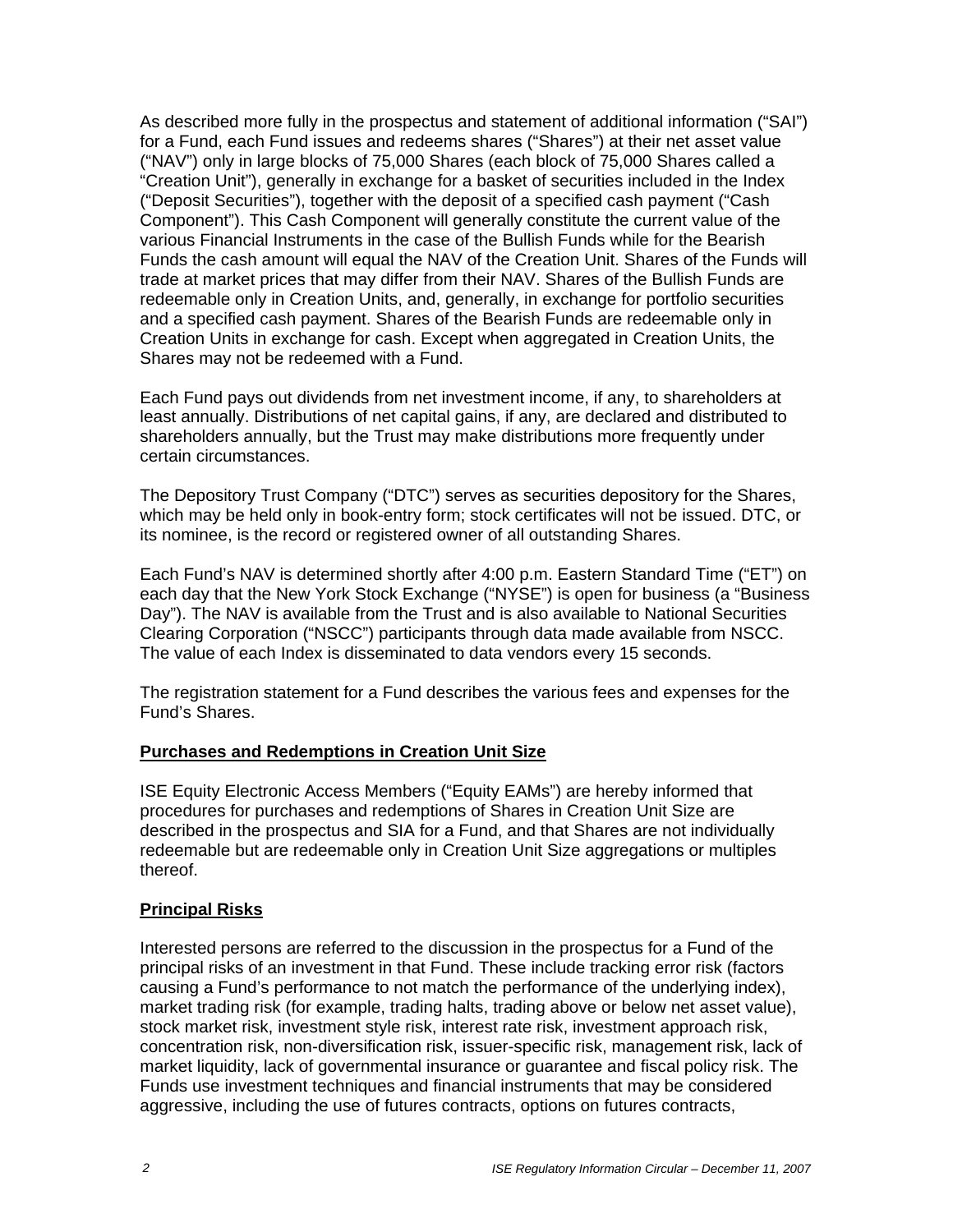securities and indexes, forward contracts, swap agreements and similar instruments. In addition, as noted in the prospectuses, shares of a Fund may trade below, at or above NAV. The NAV of a Fund's shares will fluctuate with changes in the market value of the Fund's holdings. The market prices of a Fund's shares will fluctuate in accordance with the changes in the NAV as well as supply and demand. **Exchange Rules Applicable to Trading in the Shares** 

Trading in the Shares on ISE is subject to ISE equity trading rules.

## **Trading Hours**

The values of the indexes underlying the Shares are disseminated to data vendors every 15 seconds.

The Shares will trade on ISE between 9:30 a.m. and 4:15 p.m.

### **Suitability**

Trading in the Shares on ISE will be subject to the provisions of ISE Rule 2123(l). Members recommending transactions in the Shares to customers should make a determination that the recommendation is suitable for the customer. In addition, members must possess sufficient information to satisfy the "know your customer" obligation that is embedded in ISE Rule 2123(l).

Equity EAMs also should review FINRA Notice to Members 03-71 for guidance on trading these products. The Notice reminds members of their obligations to: (1) conduct adequate due diligence to understand the features of the product; (2) perform a reasonable-basis suitability analysis; (3) perform customer-specific suitability analysis in connection with any recommended transactions; (4) provide a balanced disclosure of both the risks and rewards associated with the particular product, especially when selling to retail investors; (5) implement appropriate internal controls; and (6) train registered persons regarding the features, risk and suitability of these products.

### **Trading Halts**

ISE will halt trading in the Shares of a Fund in accordance with ISE Rule 2123(e). The grounds for a halt under ISE Rule 2123(e) include a halt by the primary market because the intraday indicative value of the Fund and/or the value of its underlying index are not being disseminated as required, or a halt for other regulatory reasons. In addition, ISE will stop trading the Shares of a Fund if the primary market de-lists the Fund.

#### **Delivery of a Prospectus**

ISE Equity EAMs should be mindful of applicable prospectus delivery requirements under the federal securities laws with respect to transactions in the Funds. Product descriptions and prospectuses may be obtained through ProShares at www.proshares.com or by calling ProShares at (866) PRO-5125. The prospectus for a Fund does not contain all of the information set forth in the Fund's registration statement (including the exhibits to the registration statement), parts of which have been omitted in accordance with the rules and regulations of the Securities and Exchange Commission ("SEC"). For further information about a Fund, please refer to its registration statement. In the event that the Funds rely upon an order by the SEC exempting the Shares from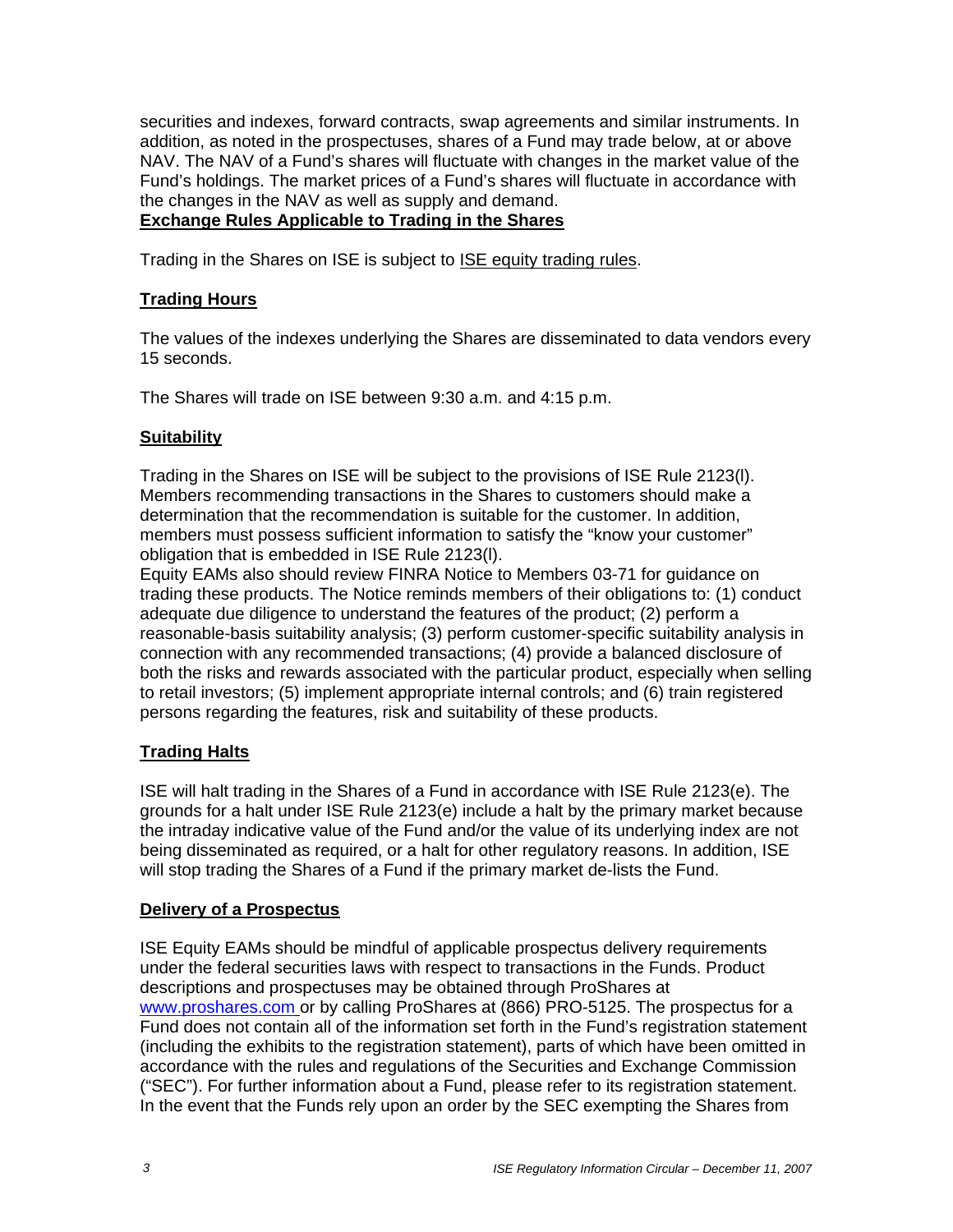certain prospectus delivery requirements under Section 24(d) of the 1940 Act and in the future make available a written product description, ISE Rule 2123(f) requires that ISE Equity EAMs provide to all purchasers of Shares a written description of the terms and characteristics of such securities, in a form prepared by the Trust for the Fund, no later than the time a confirmation of the first transaction in the Shares is delivered to such purchaser. In addition, ISE Equity EAMs shall include such a written description with any sales material relating to the Shares that is provided to customers or the public. Any other written materials provided by an ISE Equity EAM to customers or the public making specific reference to the Shares as an investment vehicle must include a statement in substantially the following form: "A circular describing the terms and characteristics of the Shares of the Fund has been prepared by the Trust and is available from your broker. It is recommended that you obtain and review such circular before purchasing Shares of the Fund. In addition, upon request you may obtain from your broker a prospectus for Shares of the Fund."

A ISE Equity EAM carrying an omnibus account for a non-member broker-dealer is required to inform such non-member that execution of an order to purchase Shares for such omnibus account will be deemed to constitute agreement by the non-member to make such written description available to its customers on the same terms as are directly applicable to ISE Equity EAM under this rule.

Upon request of a customer, ISE Equity EAMs also shall provide a copy of the Prospectus.

## **Exemptive, Interpretive and No-Action Relief Under Federal Securities Regulations**

The SEC has issued exemptive, interpretive or no-action relief from certain provisions of rules under the Securities Exchange Act of 1934 (the "Act") regarding trading in the above mentioned exchange-traded funds.

# **Regulation M Exemptions**

Generally, Rules 101 and 102 of Regulation M prohibit any "distribution participant" and its "affiliated purchasers" from bidding for, purchasing, or attempting to induce any person to bid for or purchase any security which is the subject of a distribution until after the applicable restricted period, except as specifically permitted in Regulation M. The provisions of the Rules apply to underwriters, prospective underwriters, brokers, dealers, and other persons who have agreed to participate or are participating in a distribution of securities.

The SEC has granted an exemption from Rule 101 under Regulation M to permit persons participating in a distribution of shares of the above-mentioned Funds to engage in secondary market transactions in such shares during their participation in such a distribution. In addition, the SEC has granted relief under Regulation M to permit persons who may be deemed to be participating in the distribution of shares of the above-mentioned Funds (i) to purchase securities for the purpose of purchasing Creation Unit Aggregations of Fund Shares and to (ii) tender securities for redemption in Creation Unit Aggregations. Further, the SEC has clarified that the tender of Fund Shares to the Funds for redemption does not constitute a bid for or purchase of any of the Funds' securities during the restricted period of Rule 101. The SEC has also granted an exemption pursuant to paragraph (e) of Rule 102 under Regulation M to allow the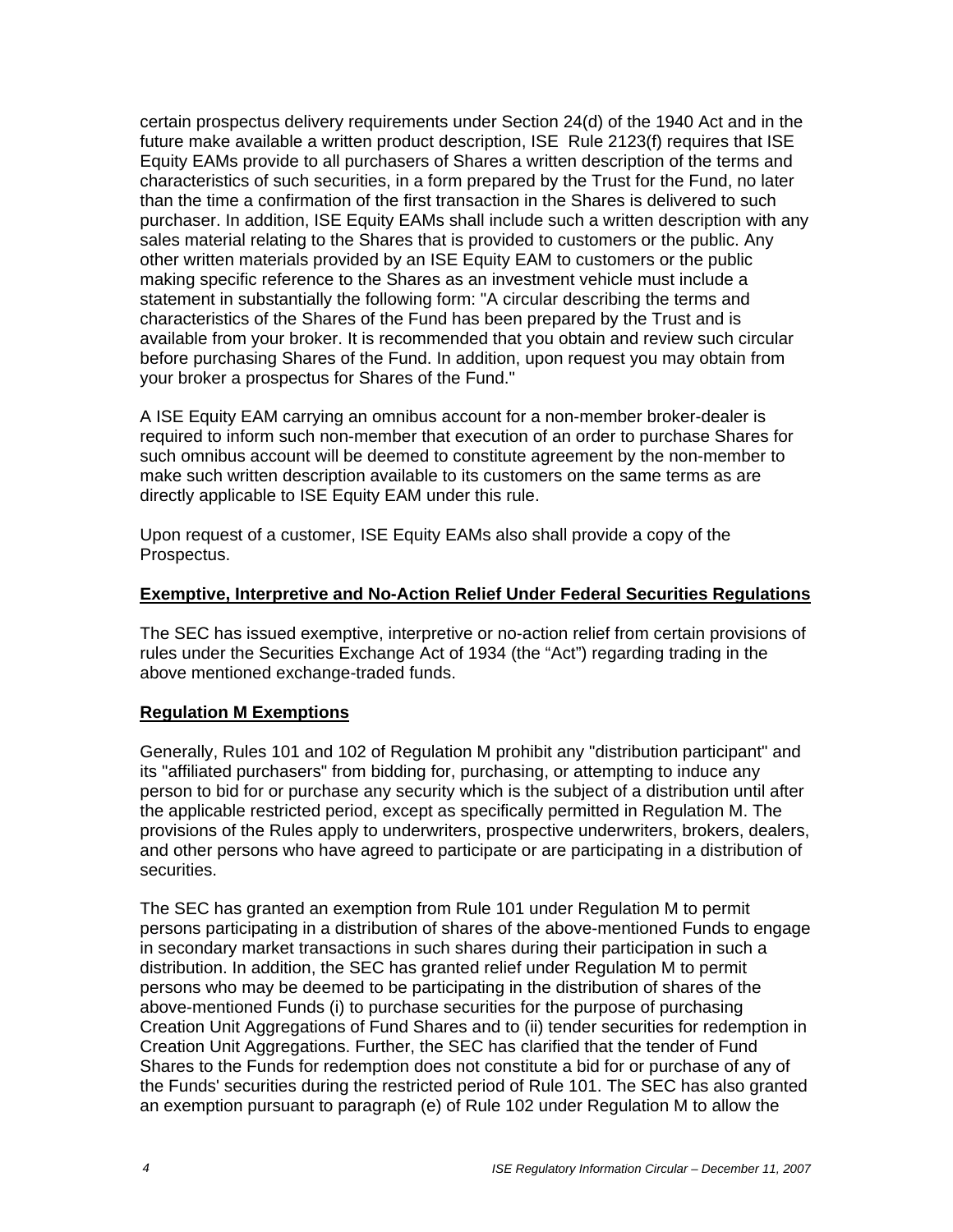redemption of Fund Shares in Creation Unit Aggregations during the continuous offering of shares.

## **Customer Confirmations for Creation or Redemption of Fund Shares (SEC Rule 10b-10)**

Broker-dealers who handle purchases or redemptions of Fund Shares in Creation Unit size for customers will be permitted to provide such customers with a statement of the number of Creation Unit Aggregations created or redeemed without providing a statement of the identity, number and price of shares of the individual securities tendered to the Fund for purposes of purchasing Creation Unit Aggregations ("Deposit Securities") or the identity, number and price of shares to be delivered by the Trust for the Fund to the redeeming holder ("Redemption Securities"). The composition of the securities required to be tendered to the Fund for creation purposes and of the securities to be delivered on redemption will be disseminated each business day and will be applicable to requests for creations or redemption, as the case may be, on that day. This exemptive relief under Rule 10b-10 with respect to creations and redemptions is subject to the following conditions:

- (1) Confirmations to customers engaging in creations or redemptions must state that all information required by Rule 10b-10 will be provided upon request;
- (2) Any such request by a customer for information required by Rule 10b-10 will be filed in a timely manner, in accordance with Rule 10b-10(c);
- (3) Except for the identity, number and price of shares of the component securities of the Deposit Securities and Redemption Securities, as described above, confirmations to customers must disclose all other information required by Rule 10b-10(a).

# **SEC Rule 14e-5**

An exemption from Rule 14e-5 has been granted to permit any person acting as a dealer-manager of a tender offer for a component security of the Funds to (1) redeem Fund Shares in Creation Unit Aggregations from the issuer that may include a security subject to such tender offer and (2) to purchase Fund Shares during such tender offer. In addition, a no-action position has been taken under Rule 14e-5 if a broker-dealer acting as a dealer-manager of a tender offer for a security of the Fund purchases or arranges to purchase such securities in the secondary market for the purpose of tendering such securities to purchase one or more Creation Unit Aggregations of Shares, if made in conformance with the following:

- (1) such bids or purchases are effected in the ordinary course of business, in connection with a basket of 20 or more securities in which any security that is the subject of a distribution, or any reference security, does not comprise more than 5% of the value of the basket purchased; or
- (2) purchases are effected as adjustments to such basket in the ordinary course of business as a result of a change in the composition of the underlying index; and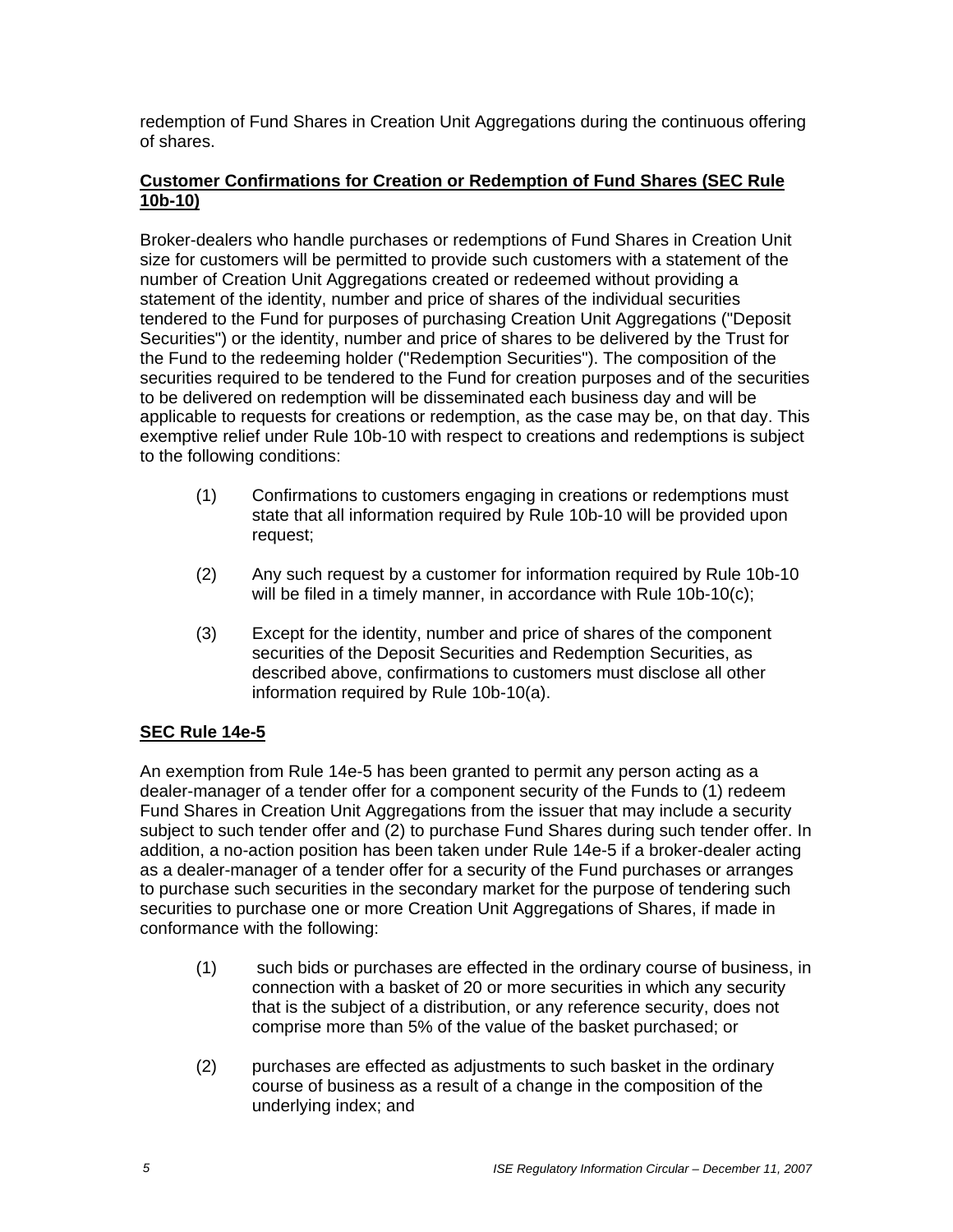(3) such bids or purchases are not effected for the purpose of facilitating such tender offer.

## **Section 11(d)(1); SEC Rules 11d1-1 and 11d1-2**

Section 11(d)(1) of the Act generally prohibits a person who is both a broker and a dealer from effecting any transaction in which the broker-dealer extends credit to a customer on any security which was part of a new issue in the distribution of which he participated as a member of a selling syndicate or group within thirty days prior to such transaction. The SEC has clarified that Section 11(d)(1) does not apply to broker-dealers that are not "Authorized Participants" (and, therefore, do not create Creation Unit Aggregations) that engage in both proprietary and customer transactions in shares of the Funds in the secondary market, and for broker-dealer Authorized Participants that engage in creations of Creation Unit Aggregations. This relief is subject to specific conditions, including the condition that such broker-dealer (whether or not an Authorized Participant) does not, directly or indirectly, receive from the fund complex any payment, compensation or other economic incentive to promote or sell the shares of the ETF to persons outside the fund complex, other than non-cash compensation permitted under FINRA Rule 2830 (I)(5)(A), (B) or (C), if applicable. (See letter from Catherine McGuire, Chief Counsel, SEC Division of Market Regulation, to Securities Industry Association, Derivative Products Committee, dated November 21, 2005.) The SEC also has taken a no-action position under Section 11(d)(1) of the Act that broker-dealers may treat shares of the Funds, for purposes of Rule 11d1-2, as "securities issued by a registered openend investment company as defined in the Investment Company Act" and thereby extend credit or maintain or arrange for the extension or maintenance of credit on shares that have been owned by the persons to whom credit is provided for more than 30 days, in reliance on the exemption contained in the rule.

### **SEC Rule 15c1-5 and 15c1-6**

The SEC has taken a no-action position with respect to Rule 15c1-5 and Rule 15c1-6 as to the required disclosure of control by a broker or dealer with respect to creations and redemptions of Fund shares and secondary market transactions therein. (See letter from Catherine McGuire, Chief Counsel, SEC Division of Market Regulation, to Securities Industry Association, Derivative Products Committee, dated November 21, 2005.)

#### **This Information Circular is not a statutory prospectus. ISE Equity EAMs should visit the Funds' website at www.proshares.com and consult the prospectus for a Fund for relevant information.**

Please contact me with any inquiries regarding this Regulatory Information Circular.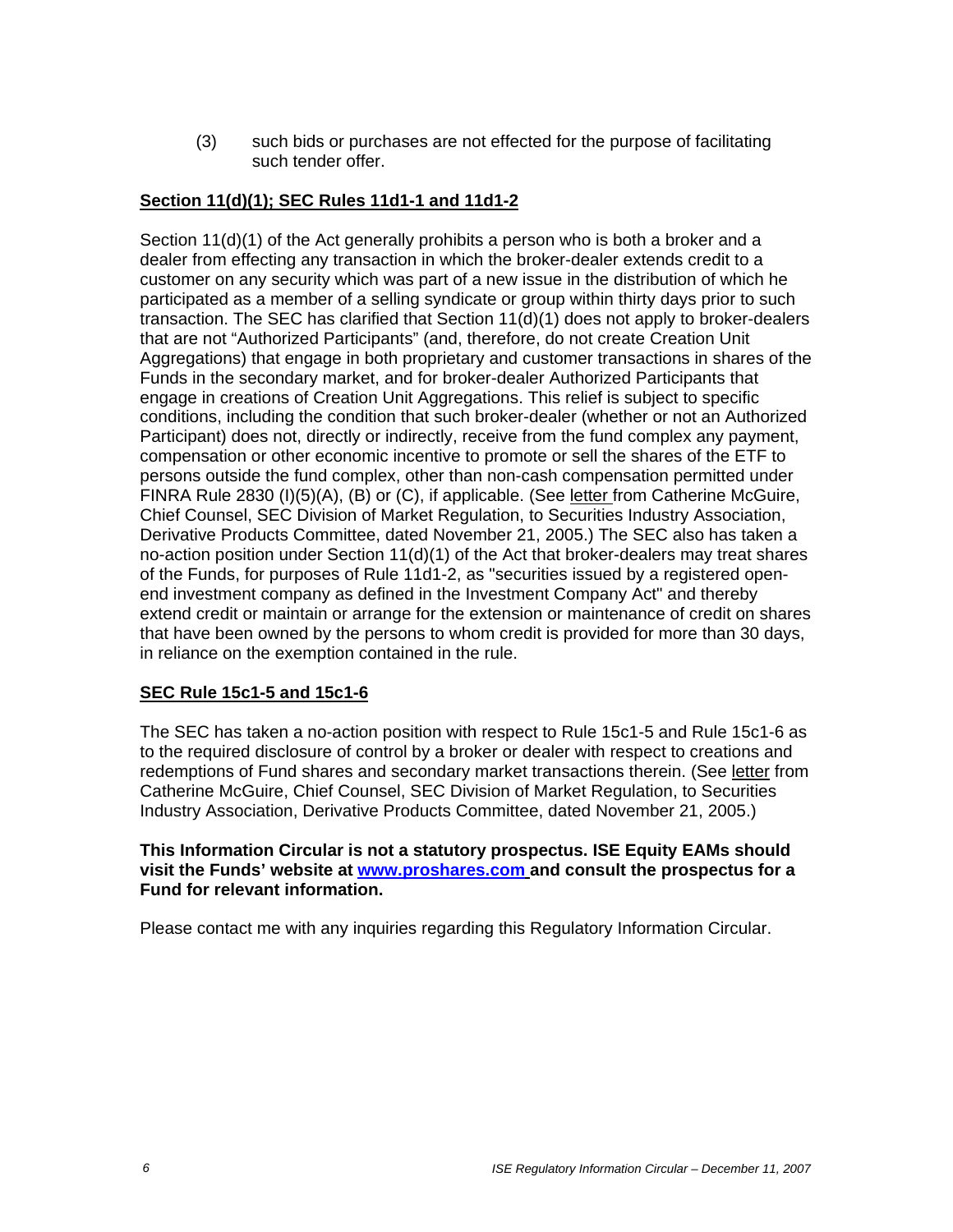# **Appendix A - ProShares Funds**

| <b>Ticker</b> | <b>Fund Name</b>                                | <b>CUSIP</b> |
|---------------|-------------------------------------------------|--------------|
| <b>DDM</b>    | ProShares Trust Ultra Dow30                     | 74347R305    |
| <b>MVV</b>    | ProShares Ultra Mid Cap 400                     | 74347R404    |
| QLD           | ProShares Trust Ultra QQQ                       | 74347R206    |
| <b>SAA</b>    | ProsShares Ultra SmallCap600                    | 74347R818    |
| SSO           | ProShares Trust Ultra S&P500                    | 74347R107    |
| <b>UKF</b>    | ProShares Trust Ultra Russell1000 Growth        | 74347R537    |
| <b>UKK</b>    | ProShares Trust Ultra Russell2000 Growth        | 74347R487    |
| <b>UKW</b>    | ProShares Trust Ultra Russell MidCap Growth     | 74347R511    |
| <b>UVG</b>    | ProShares Trust Ultra Russell1000 Value         | 74347R529    |
| <b>UVT</b>    | ProShares Trust Ultra Russell2000 Value         | 74347R479    |
| <b>UVU</b>    | ProShares Trust Ultra Russell MidCap Value      | 74347R495    |
| <b>UWM</b>    | <b>ProShares Trust Ultra Russell2000</b>        | 74347R842    |
| <b>DIG</b>    | ProShares Trust Ultra Oil & Gas                 | 74347R719    |
| <b>ROM</b>    | ProShares Trust Ultra Technology                | 74347R693    |
| <b>RXL</b>    | <b>ProShares Trust Ultra Health Care</b>        | 74347R735    |
| <b>UCC</b>    | <b>ProShares Trust Ultra Consumer Services</b>  | 74347R750    |
| <b>UGE</b>    | ProShares Trust Ultra Consumer Goods            | 74347R768    |
| <b>UPW</b>    | <b>ProShares Trust Ultra Utilities</b>          | 74347R685    |
| <b>URE</b>    | <b>ProShares Trust Ultra Real Estate</b>        | 74347R677    |
| <b>USD</b>    | <b>ProShares Trust Ultra Semiconductor</b>      | 74347R669    |
| UXI           | <b>ProShares Trust Ultra Industrials</b>        | 74347R727    |
| UYG           | <b>ProShares Trust Ultra Financial</b>          | 74347R743    |
| <b>UYM</b>    | <b>ProShares Trust Ultra Basic Materials</b>    | 74347R776    |
| <b>DOG</b>    | ProShares Trust Short Dow30                     | 74347R701    |
| <b>MYY</b>    | ProShares Trust Short Mid Cap400                | 74347R800    |
| <b>PSQ</b>    | ProShares Trust Short QQQ                       | 74347R602    |
| <b>RWM</b>    | ProShares Trust Short Russell2000               | 74347R826    |
| <b>SBB</b>    | Proshares Short SmallCap600                     | 74347R784    |
| <b>SH</b>     | ProShares Trust Short S&P500                    | 74347R503    |
| DXD           | <b>ProShares UltraShort Dow30</b>               | 74347R867    |
| MZZ           | ProShares UltraShort MidCap 400                 | 74347R859    |
| QID           | ProShares Ultrashort QQQ                        | 74347R875    |
| <b>SDD</b>    | ProShares Trust UtraShort SmallCap600           | 74347R792    |
| <b>SDK</b>    | ProShares Trust UtraShort Russell MidCap Growth | 74347R446    |
| <b>SDS</b>    | ProShares Trust UltraShort S&P500               | 74347R883    |
| <b>SFK</b>    | ProShares Trust UtraShort Russell1000 Growth    | 74347R461    |
| <b>SJF</b>    | ProShares Trust UltraShort Russell1000 Value    | 74347R453    |
| SJH           | ProShares Trust UltraShort Russell2000 Value    | 74347R412    |
| SJL           | ProShares Trust UtraShort Russell MidCap Value  | 74347R438    |
| <b>SKK</b>    | ProShares Trust UltraShort Russell2000 Growth   | 74347R420    |
| <b>TWM</b>    | ProShares Trust UtraShort Russell2000           | 74347R834    |
| <b>DUG</b>    | ProShares Trust UltraShort Oil & Gas            | 74347R586    |
| <b>REW</b>    | ProShares Trust UltraShort Technology           | 74347R578    |
| <b>RXD</b>    | ProShares Trust UltraShort Health Care          | 74347R610    |